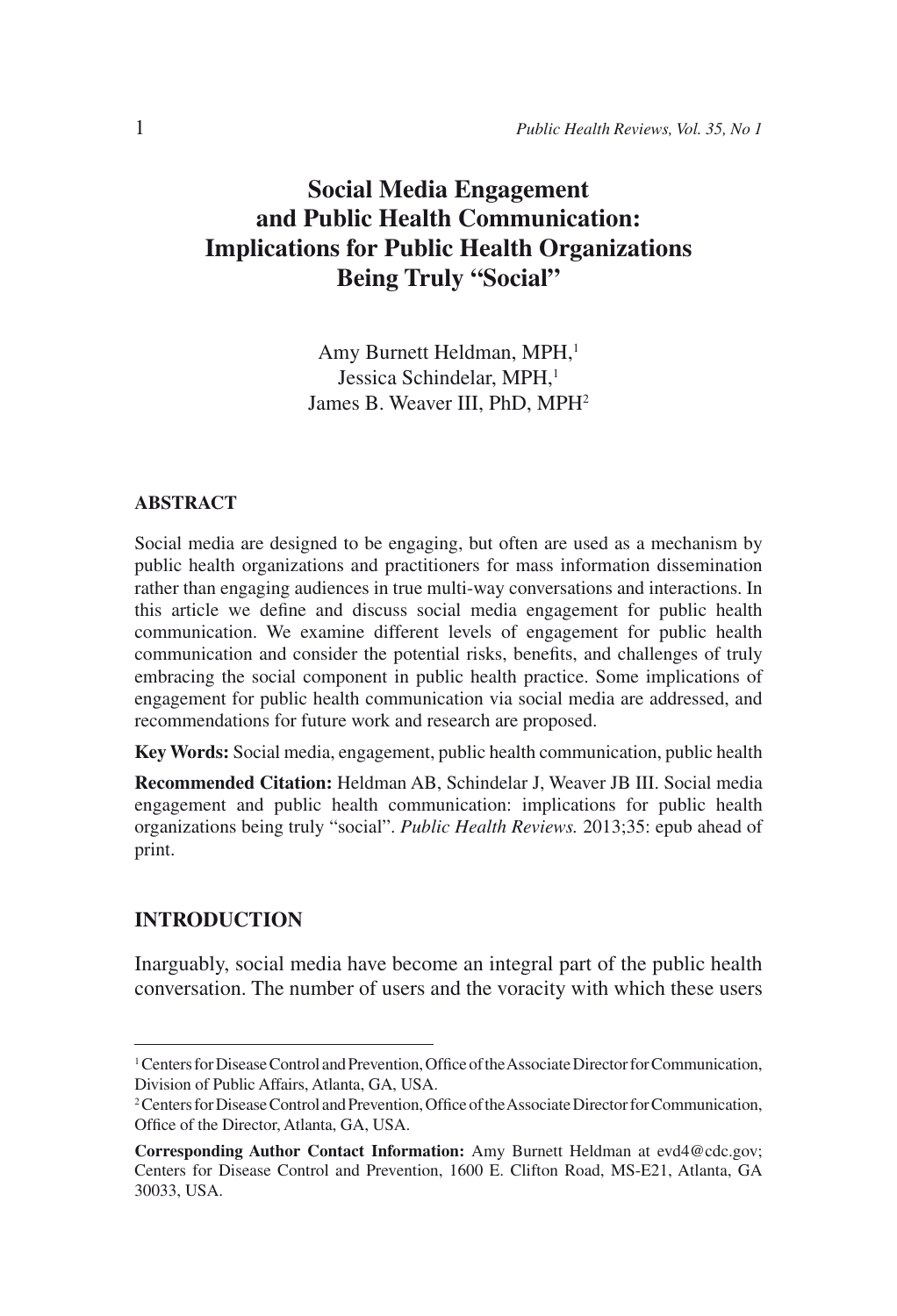consume information on social media sites continues to grow. Data<sup>1</sup> show that 67 percent of internet users participate in social networking sites, and Facebook, the most popular social media platform, reported 1.1 billion monthly active users earlier this year.<sup>2</sup>

How social media can be harnessed to best achieve public health outcomes is a topic of much discussion and study in the public health community. Recent studies<sup>3-6</sup> have examined the effectiveness of and implications for using social media and other digital media in health promotion and disease prevention endeavors, finding mixed and, in some cases, less than compelling evidence of efficacy in impacting public health. Others have issued calls to action for increased study and focus on social media and other emerging technologies as part of a comprehensive public health communication strategy.<sup>6-8</sup>

Unfortunately, as Neiger et al.<sup>9</sup> have noted, there is very little evidence to indicate that social media are being adequately used by public health organizations in ways that leverage the ability to have meaningful conversations with our audiences. Similarly, Chou et al.,<sup>4</sup> following a review of public health interventions using Web 2.0 and social media, concluded there is a "need to harness the participatory nature of social media." Public health practitioners, it would seem, must embrace the unique characteristics and functionality of social media to engage members of digital communities in interactive conversations about health; a communication approach that we have labeled *social media engagement.*

In this discussion, we define social media as the collection of digital channels and tools (e.g., Facebook, Twitter, and YouTube) used for public health communication. One defining characteristic of all social media is their potential to facilitate engagement—the interactive, synchronous communication and collaboration among numerous participants via technology. There is a multi-way communication, *at the same time but in different places*, functionality available through social media, enabling public health organizations to move from basic information dissemination typical of traditional mass media to a fully interactive information sharing dialogue.

While many public health organizations, such as the United States Centers for Disease Control and Prevention (CDC), the US Food and Drug Administration (FDA), the World Health Organization (WHO), the American Public Health Association (APHA), and others<sup>10-13</sup> have established a social media presence, the role of social media engagement in advancing public health communication work at the organizational level is infrequently discussed. In this article, we look at social media engagement through a public health lens to develop a definition of social media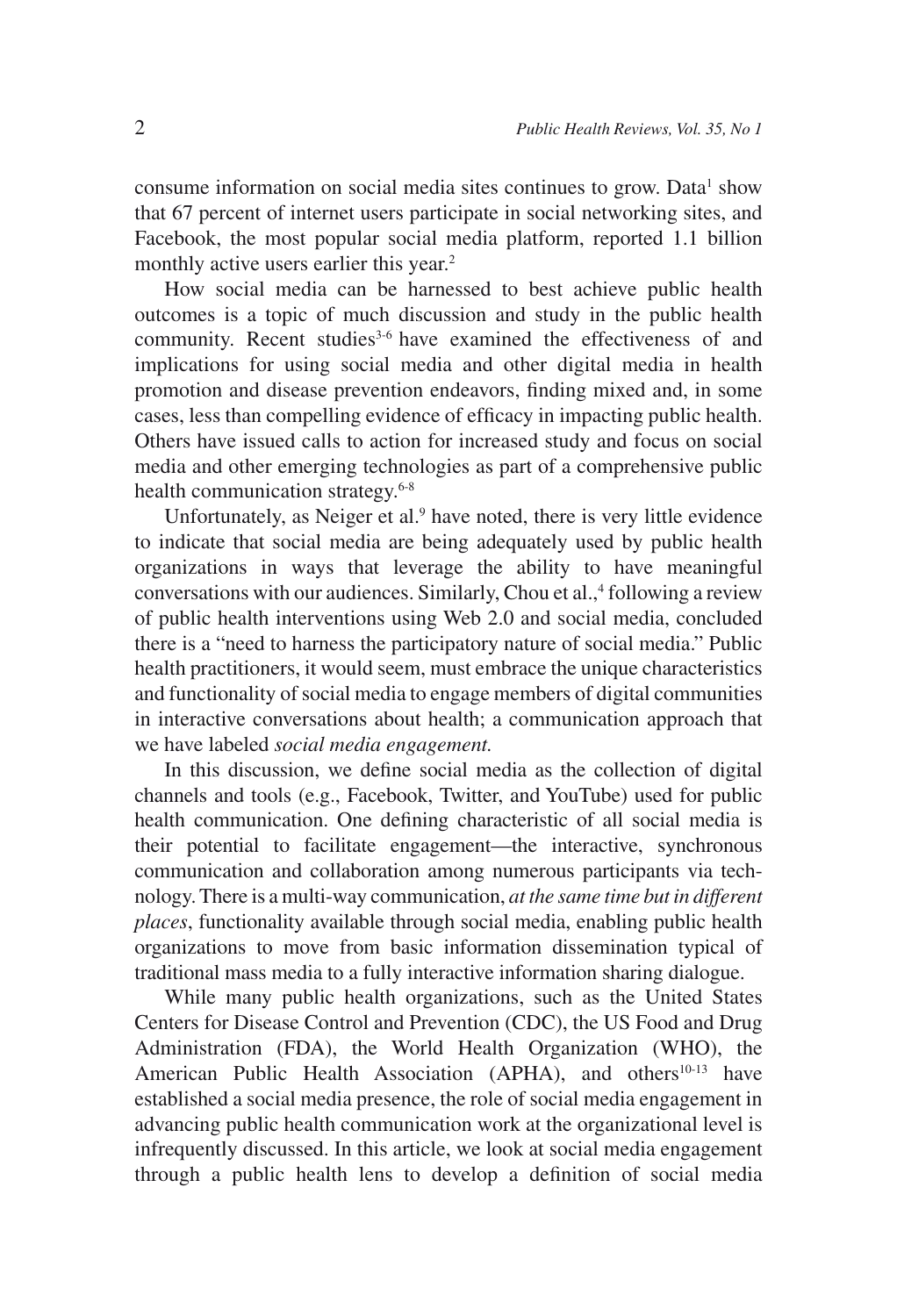engagement for public health endeavors, to discuss the importance of such engagement, and to make practical recommendations for implementing social media engagement in public health communication.

## **SOCIAL MEDIA ENGAGEMENT: IMPORTANCE FOR PUBLIC HEALTH**

Before we discuss the opportunities presented by social media engagement, it is important to better understand the unique characteristics of social media that make these important channels for public health communication work. The  $CDC<sup>14</sup>$  has identified the following characteristics that make social media viable channels for public health communication efforts:

- **Social media can work best when integrated with traditional public health communication channels.** While some think social media can be used as independent, stand-alone channels disparate from "traditional" health communication tactics, many of the strategies that work for social media are those that work for and have been proven to be effective for traditional health promotion or other mass communication efforts.3,15,16 Just because social media channels are "new" does not mean that the established body of evidence from years of health communication and promotion research is null and void. Social media work best when integrated into a health communication strategy to support overarching communication goals and objectives.
- **Through social media, we can target and reach diverse audiences**. Just as some audiences may prefer to receive health information via print materials, or from their peers, some audiences prefer to receive health information and communicate with public health organizations online. Indeed, 59 percent of US adults who use the internet reported that they have looked online for health information in the past year, $17,18$ with 35 percent indicating they had gone online specifically to understand an emerging health condition. With the number of social media users steadily growing,<sup>1</sup> social media present an opportunity to reach audiences who may prefer to receive health information through these channels.
- **Social media allow us to share public health information in new spaces.** Social media allow us to share relevant content in new and emerging channels, test how our messages resonate in different spaces, and provide opportunities for multiple exposures to messages. Through the use of social media channels, public health organizations can share relevant content where users are already spending their time. As public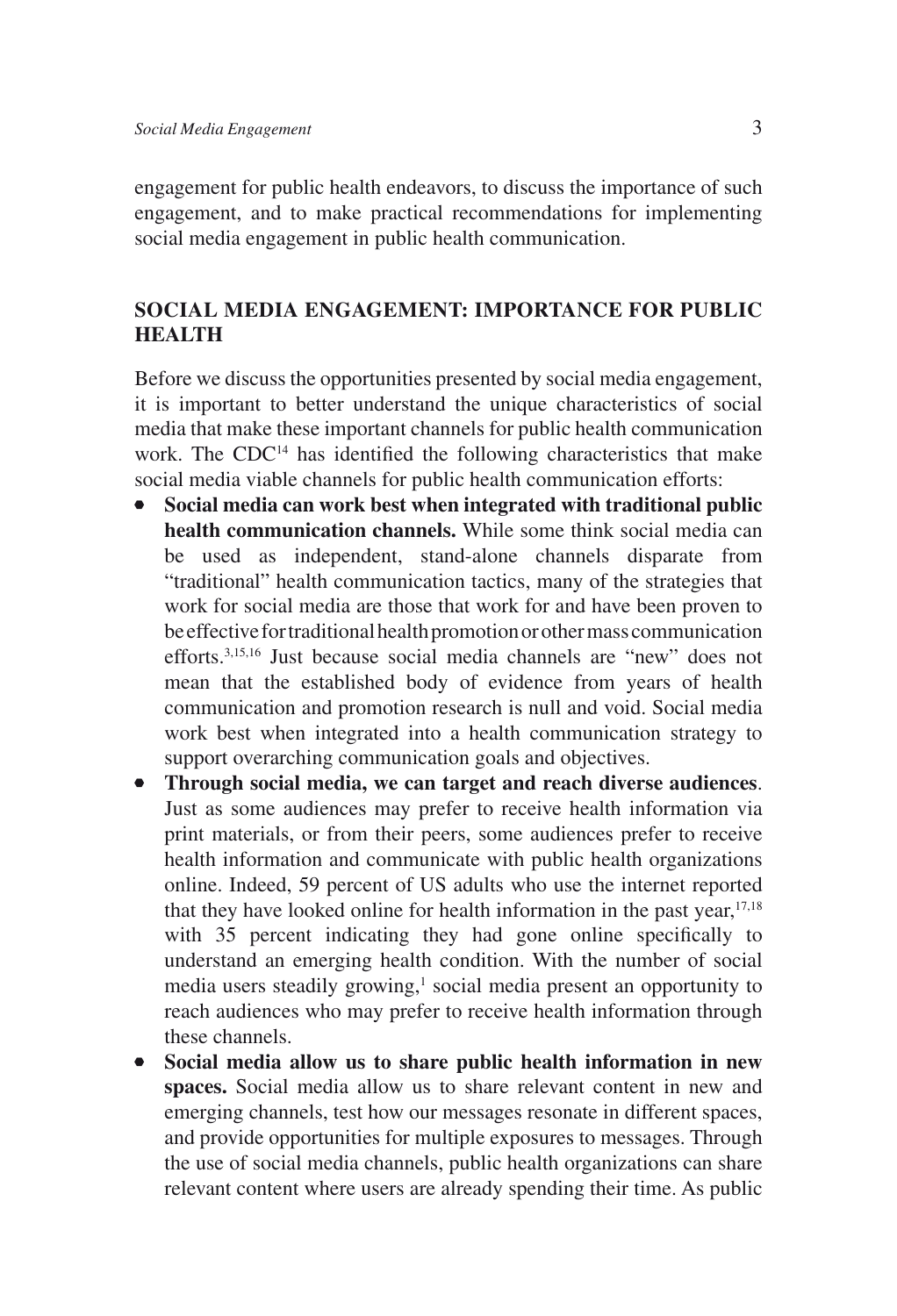health communicators, we can connect "starting where the people are"<sup>19</sup> by using social media.20,21 Sharing health content in new spaces allows public health communicators to potentially tap into the large audiences of social media channels. For example, explosive growth in the use of Instagram, a photo-sharing social media site, among African American and Hispanic audiences<sup>1</sup> affords a great opportunity to determine the best ways within the channel to target public health messaging for these demographic groups.

- **We can listen and collect feedback in real-time.** A unique characteristic of social media is that we can learn more about our audiences by paying attention to social media conversations at the aggregate level as they are unfolding in real-time. Just as social media have been used to inform and support public health surveillance and epidemiology, $2^{2.24}$  so too can social media be used to scan publicly-available social media content to inform communication activities. Social media monitoring tools allow public health organizations to learn more about what diverse audiences are saying regarding public health topics, identify information gaps, and adjust messaging accordingly. Social media give us insights into what health information may be important and interesting to users, in the moment. This real-time aspect of social media is a key component to ensuring that our communication efforts are relevant, meaningful, and useful to our audiences.
- **•** Social media permit us to increase direct engagement. Finally, due to the multi-way, interactive functionality that is inherent to these platforms, social media can allow us to increase direct engagement to maintain and increase trust and credibility, among other engagement benefits that are the subject of further discussion in this paper.

We acknowledge the dual nature of social media as a tool both for mass message dissemination to audiences and for multi-way interactions with sizable audience segments. It is this interactive potential that defines social media engagement: lack of interaction is simply broadcasting. As public health communication practitioners, we often focus our efforts on using social media for dissemination. It is not clear, however, if we are using social media to engage with our audiences, and considering what engagement means for the field of public health. What exactly does social media engagement mean for public health communications?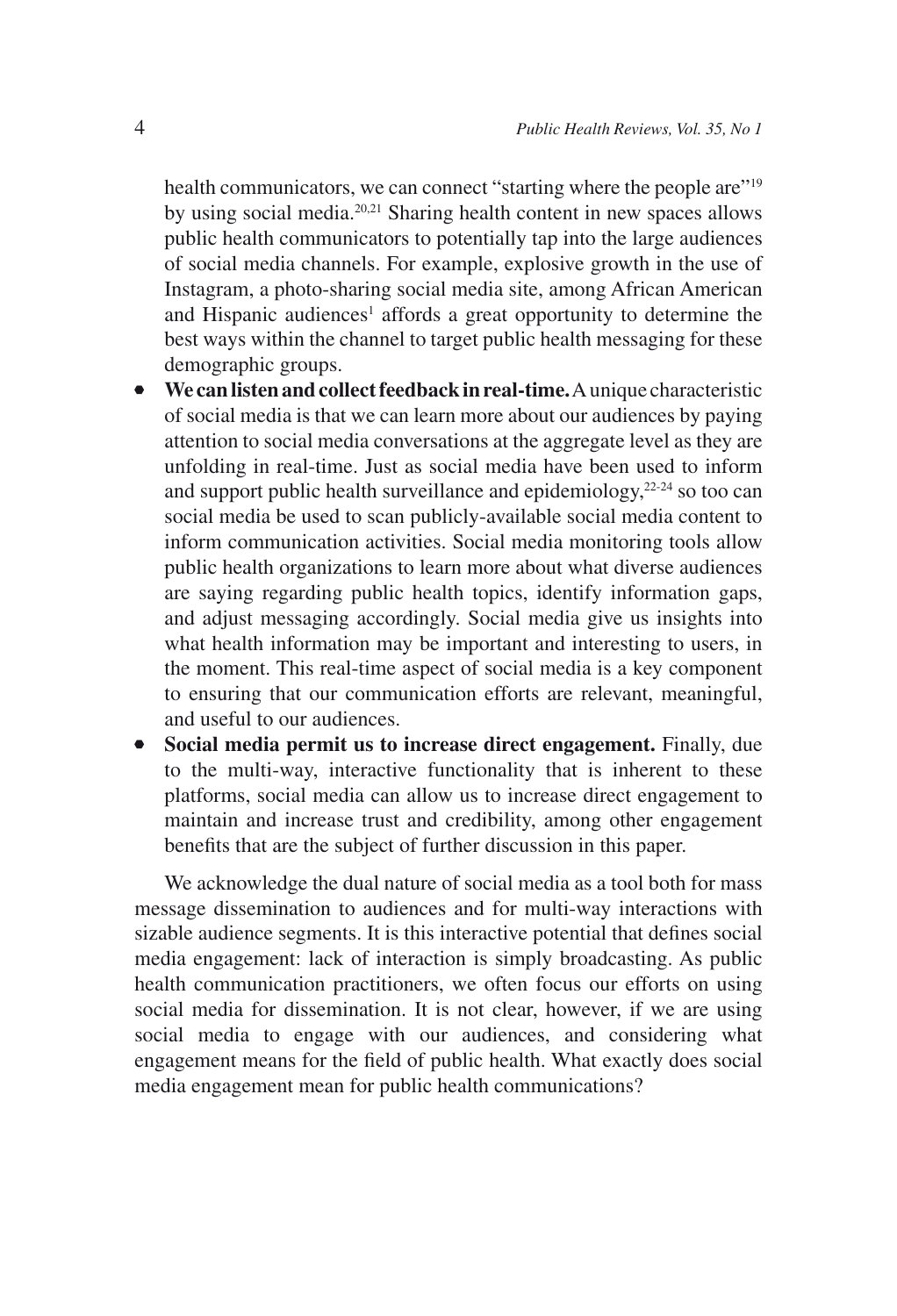#### **DEFINING SOCIAL MEDIA ENGAGEMENT FOR PUBLIC HEALTH**

In the simplest of terms, social media engagement is social—it is participatory and reciprocal, lending itself to conversations and interactions between and among a public health organization and its diverse audiences via social media channels. Social media has been characterized as mutually beneficial for public health organizations and their audiences to connect to each other in ways that promote a "common good".<sup>9</sup> Drawing from these characteristics, we arrive at a social media engagement definition that frames engagement as a multi-way interaction between and among an organization and digital communities that could take many forms, using social media channels to facilitate that interaction; health messaging is shared in a way that creates opportunities for information to be acted on by the audience, thereby opening a dialogue with the organization that allows both parties to work collaboratively to address issues affecting the health and well-being of the audience.

Though new social media channels and terminology have emerged relatively recently in the public health communication area, engagement is not a new concept. Discussions on ways to interact with target audiences and communities for the benefit of public health pre-date social media<sup>25,26</sup> and are worth noting due to characteristics shared with social media. Public health defines *community engagement* as "the process of working collaboratively with and through groups of people affiliated by geographic proximity, special interest, or similar situations to address issues affecting the well-being of those people."27 Similarly, *community building,* as described by Minkler and Wallerstein,<sup>26</sup> is "an orientation to the ways in which people who identify as members of a shared community engage together in the process of community change."

Social media engagement is fast emerging as a way to complement and support the existing evidence and best practices from the community engagement and community building perspectives. The Clinical and Translational Science Awards Consortium<sup>25</sup> has discussed the potential of "community-mediated forms of communication," including social media, in engaging the public, because social media provide opportunities for interaction and discussion, build and sustain networks, build trust, mobilize communities, and support engagement, among other benefits. Social media are ideally suited for online community building by facilitating *broad* and *deep* interaction and engagement with target audiences. Public health community engagement, when moved online to social media channels, is characterized by interaction with multiple, self-selected communities.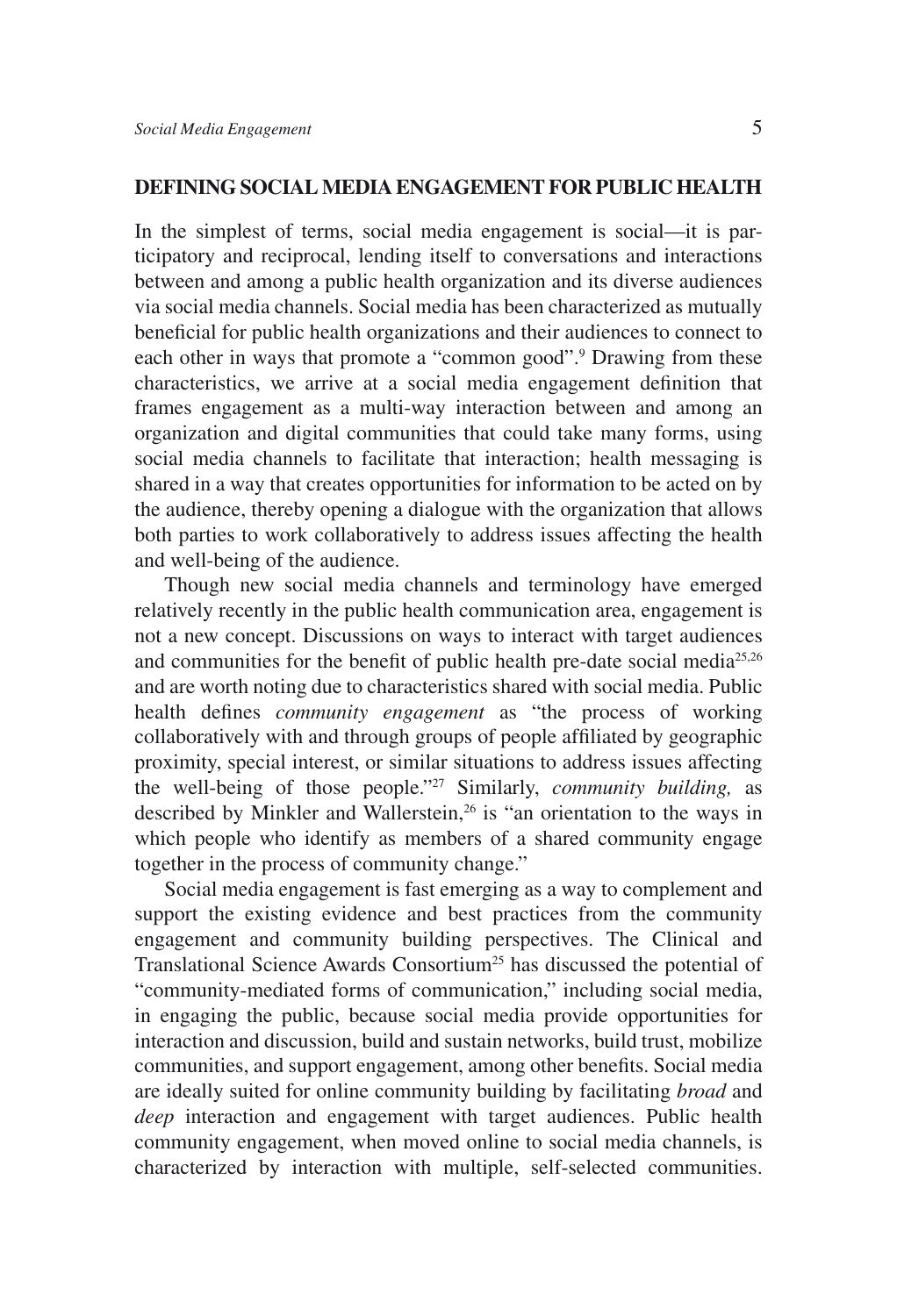These online communities are non-traditional in that they are not defined by space, time, or geography. Rather, online communities are formed by individuals who organize themselves around a given issue. A large, active online community has formed, for example, around global efforts to improve access to clean water. Advocates have successfully used social media to raise awareness of water issues around the world and improve access to clean water.28

### **PRINCIPLES OF SOCIAL MEDIA ENGAGEMENT FOR PUBLIC HEALTH**

Social media strategists have proposed several multi-stage models and levels of social media engagement.9,29-31 Drawing from these examples as well as our own experiences as public health practitioners implementing social media engagement strategies in a large organization, we propose seven principles that should be part of an organization's public health communication social media strategy. Each item represents a different level of agency and public interaction, with each requiring different degrees of organizational commitment (e.g., staffing, financial resources, and infrastructure development). Of these principles, no single way of engaging the public is right or wrong or better than another. Detailed below are the seven principles of social media engagement that public health organizations should strive to incorporate into their communication goals and management strategies.

- **Listening to social media conversations.** One of the most basic forms of engagement is to use social media to identify the health information needs of users. This can be accomplished through the use of social media monitoring tools.32 Public health organizations should use social listening to identify what people are saying on social media channels about priority public health topics, find gaps in messaging, and understand what people care about to inform a cohesive, comprehensive communication strategy. This will help to ensure that messages align with the needs of our audiences. The ability to listen and respond with relevant messaging demonstrates that public health organizations are paying attention and developing messaging accordingly. As they listen, organizations should follow established best practices for social media to ensure that privacy is protected.<sup>33</sup>
- **Engaging with influencers and their conversations**. By monitoring social media, public health organizations can also identify key partners and public health influencers driving online conversations on health topics of interest and develop mutually beneficial relationships with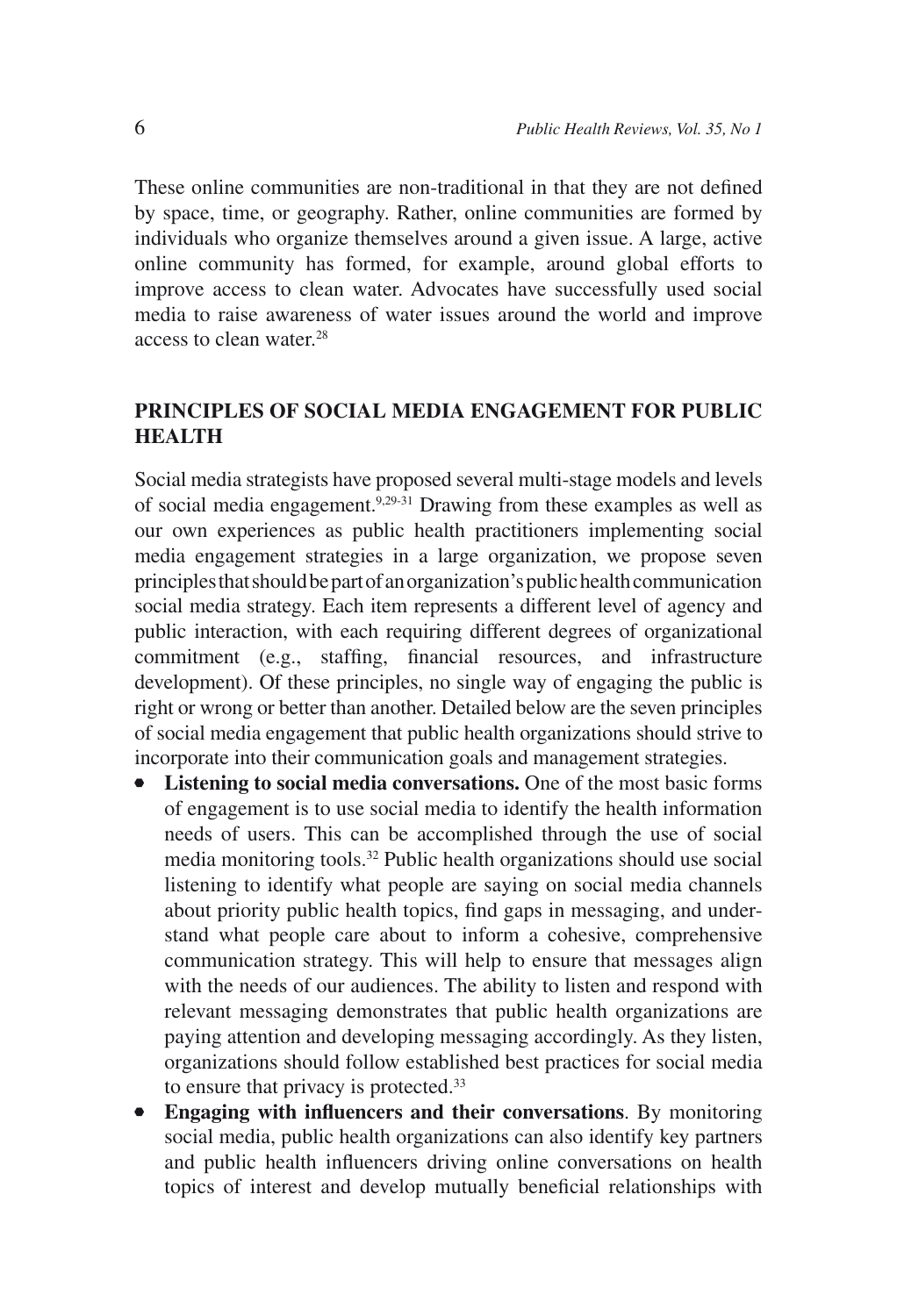them. Influencers can include both organizations and individuals $34$  and exhibit the characteristics of credibility, persistence in convincing others, and ability to drive conversations so that others take notice of the topic or idea and show support.<sup>35</sup> For example, conducting outreach to bloggers who discuss public health topics that align with an organization's priorities could be an effective way to engage on Twitter.<sup>36,37</sup> Once identified, organizations can engage with influencers to discuss ways to promote messaging on shared communication goals to increase the reach of public health communications. Identifying and determining appropriate ways to engage with social media influencers and establish a reciprocal social media relationship can be a simple and powerful way to increase the reach of messaging and align with other public health influencers. Caution is advised, however, when reaching out to and/or partnering with social media influencers as they often achieve such a status because they are perceived as independent and trustworthy. Public health organizations must be sensitive to the possible risk of influencers becoming or being seen as "spokespersons" for their organizations.<sup>38,39</sup>

- **Responding to questions or comments received via social media channels.** Social media channels are a powerful tool for customer service and can demonstrate that organizations are paying attention to the conversations. At the public health organization level, this should include responding to health-related questions and comments—both negative and positive—received through organizational social media channels. Organizations should fully embrace this aspect of social media engagement and encourage quick replies. Establishing a nimble, responsive infrastructure allows an organization to thoughtfully and efficiently provide feedback to such social media inquiries.
- **Create opportunities for users to engage with your organization,**  and for your users to engage with each other. Organizations should identify opportunities to connect directly with users, and to facilitate discussions between users. These "small acts of support"<sup>15</sup> may have a "ripple effect" across social media sites, leading to increased engagement among other users. For example, many public health organizations have hosted Facebook and Twitter chats, which are scheduled social media events that allow direct, real-time interaction between social media followers and organization experts and leaders. These events allow users to connect directly with an organization, share resources and information on a public health topic, and talk to each other during the event. Simple content approaches, such as asking users to comment on social media material, can also demonstrate a commitment to engaging with social media users.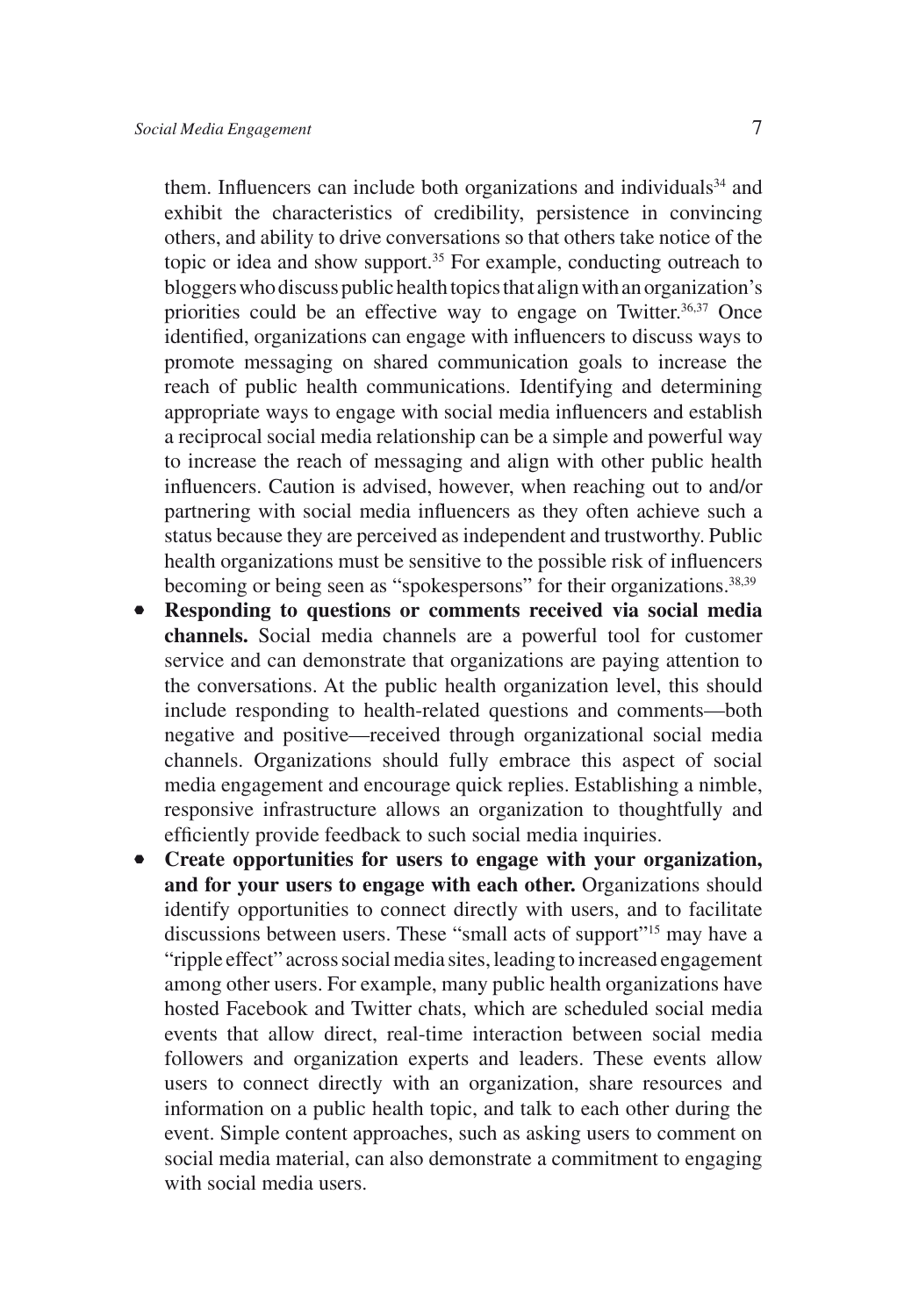- **Welcome and solicit user-generated content**. Encourage users to share their stories, participate in message creation, and collaborate on ideas or strategies that can be shared on an organization's social media channels to increase users' engagement and reaction to public health messages. Challenge.gov, the US federal government's contest- and challengehosting site, shares challenges that encourage public participation.<sup>40</sup> For organizations that do not have the capacity to host a large-scale usergenerated content program, soliciting user-generated content can be as simple as asking users to submit photos related to a health campaign, or share their personal stories through an organization's social media channels. For example, the federal "Facing AIDS"41 social media initiative supports the National HIV/AIDS Strategy's efforts to combat stigma associated with HIV and promote HIV testing. Social media users are encouraged to take pictures of themselves holding signs with personalized messages about why they are "Facing AIDS." Users can then upload and share the photos on social media with their communities.
- **Create opportunities to integrate online and offline engagement**. Integrating social media engagement with in-person experiences allows engagement in both the virtual and real world, and gives committed social media users the opportunity to gain exclusive access to events and opportunities. Examples of online/offline engagement include NASA Social,<sup>42</sup> which provides in-person opportunities for users who currently engage on NASA social media accounts, such as meet and greet sessions and behind the scenes events to connect with NASA scientists. The American Red Cross also offers training to individuals on using social media on behalf of the Red Cross. During disasters, these Digital Disaster Volunteers report back to the Red Cross social media team and "monitor, engage, and report on activity surrounding specific disasters."43
- **Leveraging social media for community engagement.** As discussed above, using social media to enhance community engagement activities could be useful to public health, though more work in this area is needed to determine how best to seek input and feedback from the public and stakeholders on public health issues through social media. Organizations could consider implementing simple engagement activities in lieu of a comprehensive social media community engagement strategy. For example, the Substance Abuse and Mental Health Services Administration's online discussion forum, designed "as part of the agency's continuing efforts to increase opportunities for public engagement, collaboration and participation," could be used and adapted as a model mechanism to solicit input.<sup>44</sup>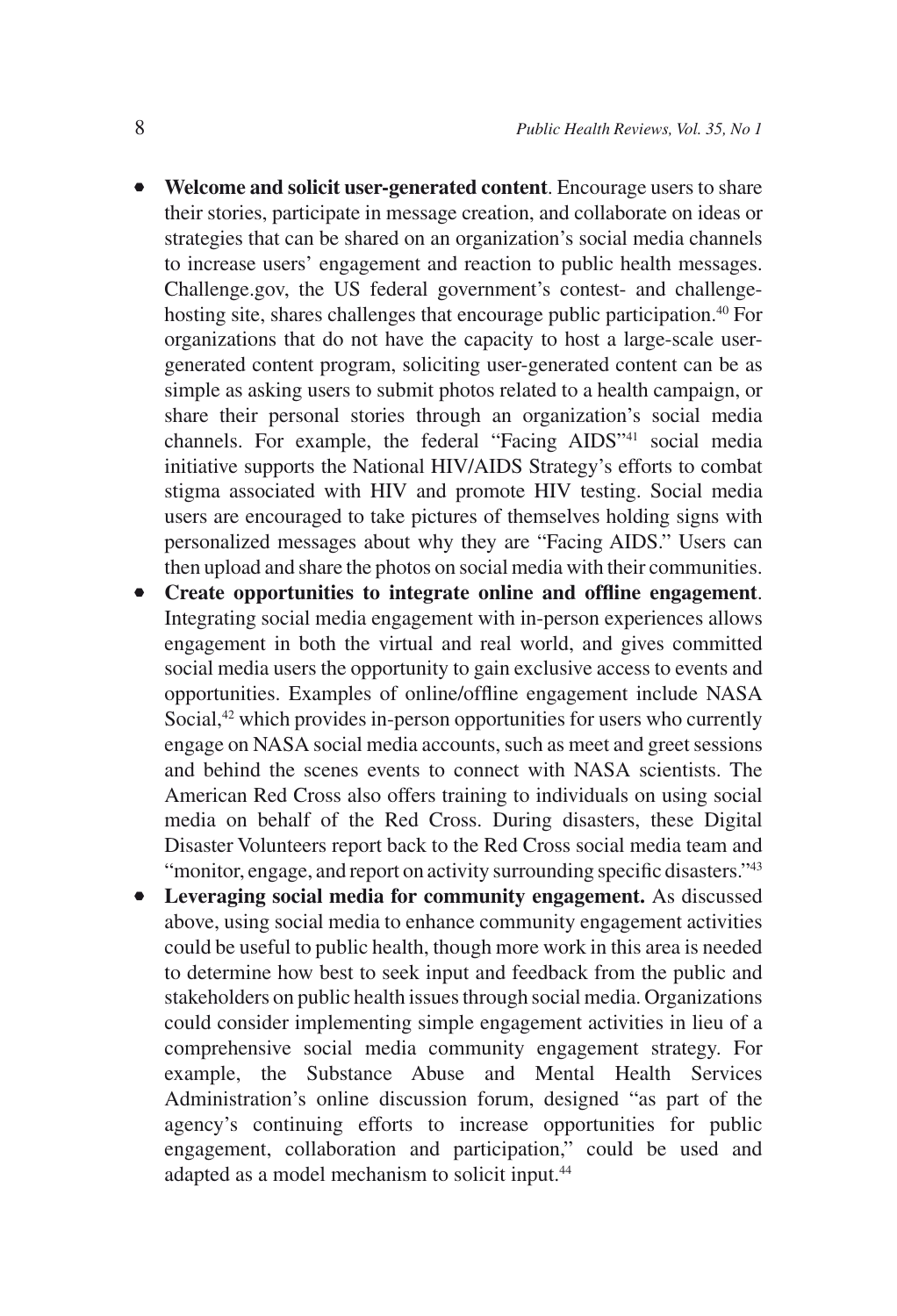A recent study illustrates how a mix of engagement activities can result in a quantifiable outcome, and shows promise for leveraging social media engagement for public health impact.<sup>45</sup> In May 2012, the social networking platform, Facebook, allowed users to share organ donation status on their Facebook timelines; that status was shared with the users' Facebook friends. Taking engagement a step further, users could then officially register online as an organ donor with their state's Department of Motor Vehicles. Engaging with Facebook as a partner, capitalizing on the platform's ability to allow users to post and share information with their Facebook friends, and providing a simple way to make the organ donor pledge "real" resulted in a 21.2-fold increase in new online donor registrations on the day the initiative began. While the number of online donor registrations decreased throughout the 12 day campaign, registration rates remained elevated. As the authors note, this model holds great potential for determining the best ways to apply social media engagement efforts to other public health communication work.

### **CONSIDERATIONS FOR SOCIAL MEDIA ENGAGEMENT FOR PUBLIC HEALTH**

Social media engagement, in whatever form it takes, is an important area of study and further discussion for public health communication—how do we "put *social* in social media?"6 Existing and emerging social media channels and tools that allow users to connect with public health organizations, and to connect with one another, should not be dismissed as a passing fad or trend—social media have become ubiquitous. As Mays et al.<sup>45</sup> note, "One point that is very clear is that…channels that enable extensive networks of consumers to actively engage one another…are not disappearing any time soon." Fox<sup>46</sup> echoes this sentiment: "The social life of health information is robust. The online conversation about health is being driven forward by two forces: 1) the availability of social tools and 2) the motivation, especially among people living with chronic conditions, to connect with each other." Social media are not going away, nor are the expectations that if an organization has a social media presence, the organization will be engaging on it. Public health communicators should work to determine how best to harness the unique characteristics of social media to advance communication.

There is also an expectation of direct relationships with organizations and individuals through social media. Social media allow users unprecedented access to public health organizations and leaders. A growing number of public health leaders are establishing an official spokesperson presence in social media. The directors of the CDC, the National Institutes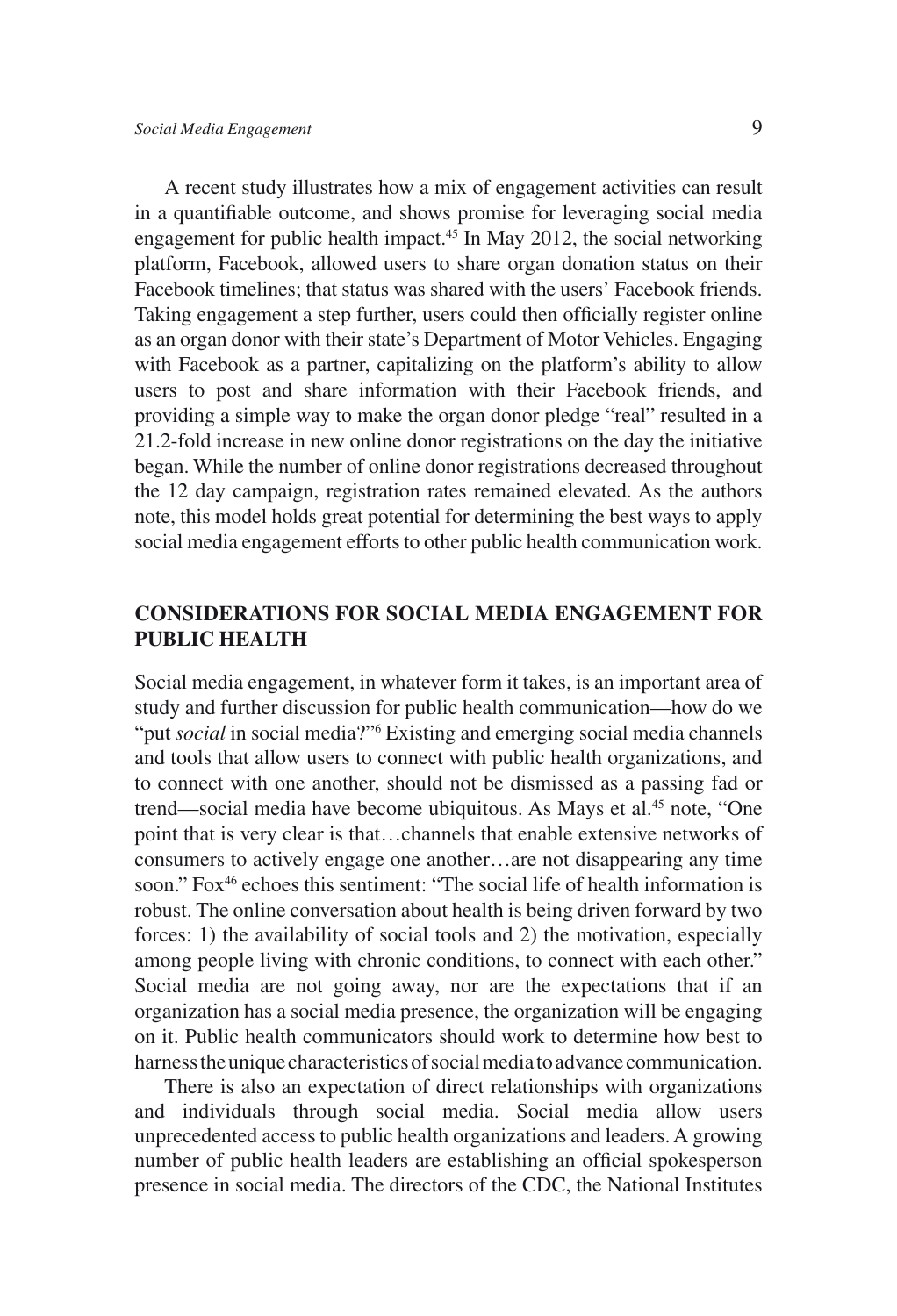of Health, and other public health leaders have all built robust Twitter audiences. Social media users expect individuals on social media to listen, respond, and interact in a personal way that reflects both the leader's and the organization's personality and priorities. Seeing the person behind the public health organization improves trust and credibility over time, by allowing users to talk to and with the person versus interacting with an impersonal organization.

Another reason, perhaps the most important, that engagement needs to be embraced is the potential impact on health behavior change. At its very core, engagement requires that users *do something* with information listen, share, create, act, respond, ask. As public health communicators, we ultimately want our audiences to take action to improve their health by practicing healthy behaviors. Evidence that engaging in online communications positively impacts people's health is limited $4,9,47$ ; this does not mean that the potential for impact is not there, just that more inquiry is needed.48,49 The effects of engagement need to be better studied to determine how we can foster and encourage healthy behaviors through these channels.

### **CHALLENGES IN SOCIAL MEDIA ENGAGEMENT FOR PUBLIC HEALTH**

Just as there are many benefits to using social media for engagement purposes, there are risks and challenges that must be discussed, analyzed, and addressed in the public health community.

- Loss of Message Control. Potential risks of and fears related to social media engagement include loss of control of the message, giving credence and credibility to "junk science," and reputational concerns.<sup>6</sup> Concerns about negative comments misdirecting and reshaping the message and conversation, or "online incivility,"50 are valid. These concerns should be factored into the management of an organization's social media engagement strategy and also speak to the need to proactively engage with social media influencers to encourage a thoughtful dialogue on public health topics where common ground can be found.
- **Shift to "Direct-to-Consumer Engagement".** An additional challenge is our default public health perspective; in public health we are trained to look at populations in the aggregate. We are not always comfortable in thinking about one-on-one interaction on the individual level. How to mitigate these risks and concerns, while also leveraging social media engagement, is an important area of inquiry for the field to move forward. While there are certain risks inherent in social media engagement, there could be more risk in not engaging. Establishing clear, responsive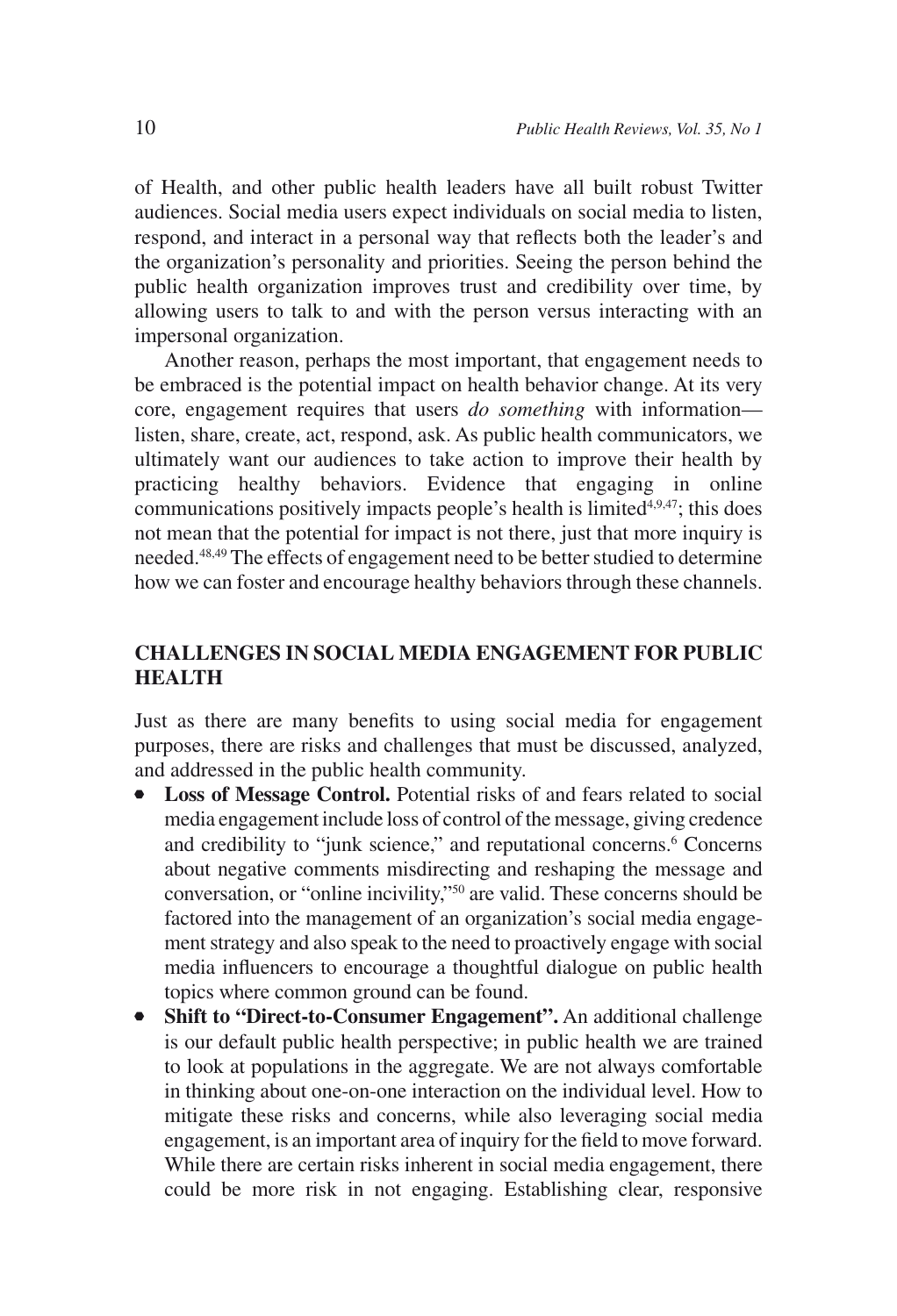approval processes for social media engagement will help public health organizations manage risk and ensure the accuracy and quality of information. Risks can be recognized and assuaged to truly unlock the potential of social media engagement.

- **Resource Allocation (Monetary and Personnel).** Public health organizations interested in developing a social media engagement strategy should be mindful of the level of effort needed. In general, our experience shows that the higher the level of engagement, the more effort needed<sup>51</sup> to adequately and effectively maintain a consistent, coordinated engagement approach. Organizations must be willing to commit the time to provide appropriate oversight of the effort, routinely monitor and respond to feedback and questions received, identify engagement opportunities, review data from engagement efforts, and adjust strategies accordingly. While there are tools and systems available to help manage an organization's social media presence, they cannot replace the human element required to make decisions and judge appropriateness. Planning documents and guidelines $51,52$  are available to aid public health organizations in assessing whether integrating social media into existing communication strategies is feasible and determining if the outcomes justify the financial and work allocations.
- **Assessing Impact on Public Health Outcomes.** A further challenge is quantifying the impact and demonstrating the value of social media engagement. Responding to a question on Facebook or asking users for feedback on public health issues results in what public health outcome? Korda and Itani<sup>3</sup> point out that evaluation and measurement of social media engagement need to be better studied to determine if meaningful engagement is actually occurring. Jürgens<sup>53</sup> notes the many opportunities and methodological challenges of evaluating and studying social media, as does Moorhead,<sup>47</sup> whose systematic review found that many social media studies have limited methods and are exploratory and descriptive in nature, reporting eight gaps in the literature that need to be addressed, including studies with larger sample sizes and more robust methodologies. What is needed are evidence and data that demonstrate the effectiveness of social media engagement on public health outcomes. As Regenberg<sup>54</sup> states in the context of bioethics public engagement, "Given the typical orientation of the research community, arguments in favor of investing in social media engagement will be strongest when backed by data." The federal government and others have proposed a series of social media metrics<sup>55,56</sup> in an attempt to standardize social media measurement, but more study and conversations are needed to refine and establish an effective set of measurement tools.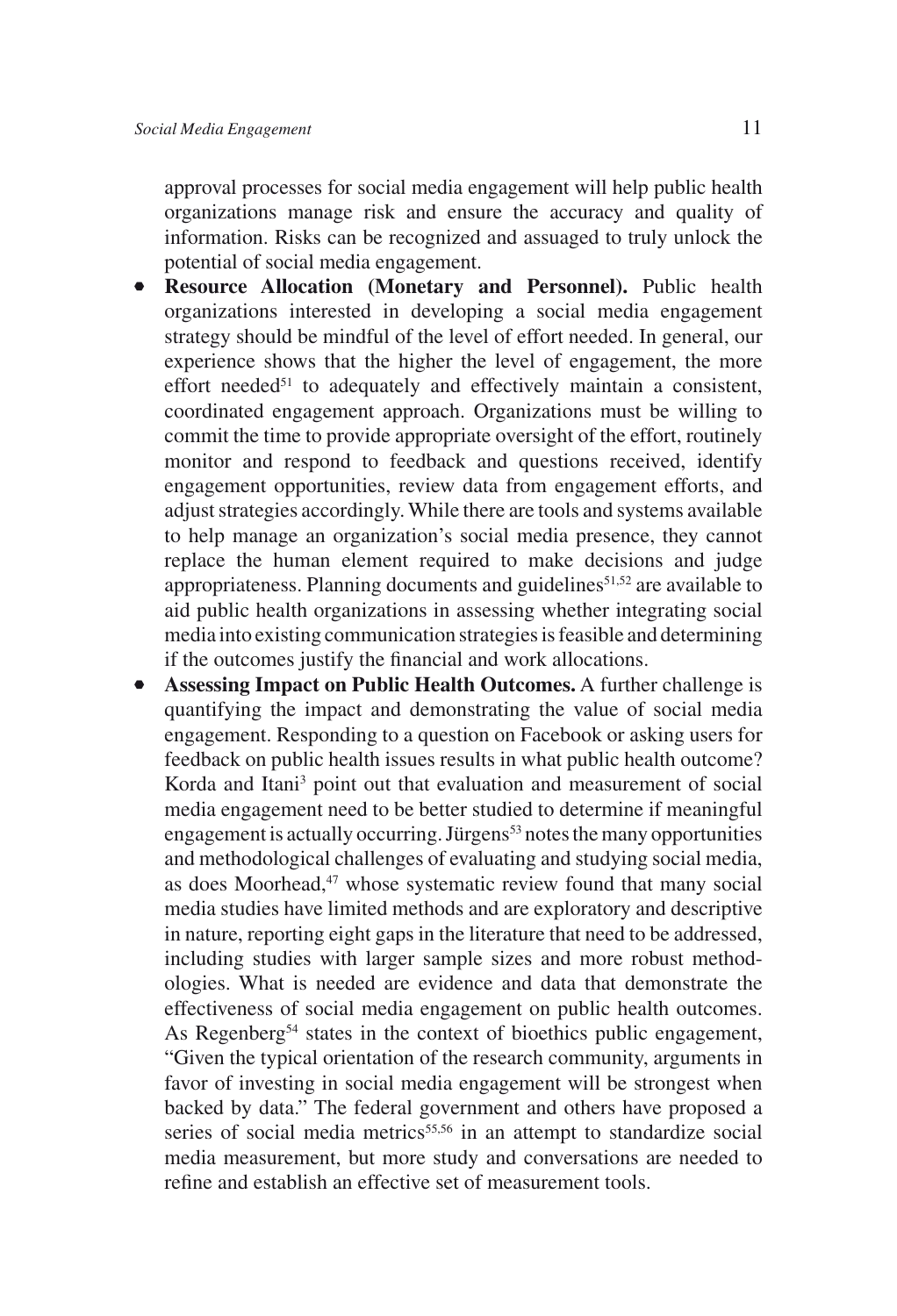### **RECOMMENDATIONS FOR ADVANCING SOCIAL MEDIA ENGAGEMENT FOR PUBLIC HEALTH**

Identifying social media challenges moves us one step closer to having increased confidence in our ability to effectively manage and leverage social media engagement, and learn from those who are tackling the issues head on. More case studies and sharing of best practices for public health organizations on social media engagement will illuminate ways to mitigate challenges. The CDC Social Media Council, the guiding body in setting the agency's social media strategy, has identified engagement as an area of focus in 2013. Others must join in working together to advance the practice of social media engagement in support of the public's health.

Now is the time to define, implement and evaluate a public health communication social media engagement approach that is research-based and data-driven. It takes effort to do social media engagement well, and we need to channel our time and resources effectively by using evidence-based approaches. To that end, we should not limit our scientific inquiry to public health. We must learn from the available literature and unpublished work on civic, community, and public engagement, as well as look to other disciplines, including journalism, risk communication, and private sector social media efforts, among others, to apply any relevant lessons learned to social media engagement. Perhaps most importantly, we must continue to understand the needs of our users and determine which engagement tactics are the most effective in meeting those needs.

Conversations in social media about public health topics are happening whether we participate or not. As Ledford says, "...the social component of behavior and communication has influenced what we as communicators and marketers do… We now engage our audiences directly at an unprecedented level, stimulated by and resulting in increased audience expectations of engagement."57 The question is how do we participate and engage most effectively? We must be nimble; the flow of information is moving faster than ever, and as public health communicators we must be able to respond and engage in real-time or risk being left behind, for example, during a public health emergency or crisis.<sup>58,59</sup> We risk losing our audience if we do not engage; others will step in to fill the information gap. Thus, it is worth investing the time in studying social media engagement for public health communication. As Ledford again notes, "Just as in face-to-face relationships, the media will require time and commitment to be effective."57

The most important thing we can do is engage with a thoughtful, datadriven approach. Engagement is not a strategy for public health social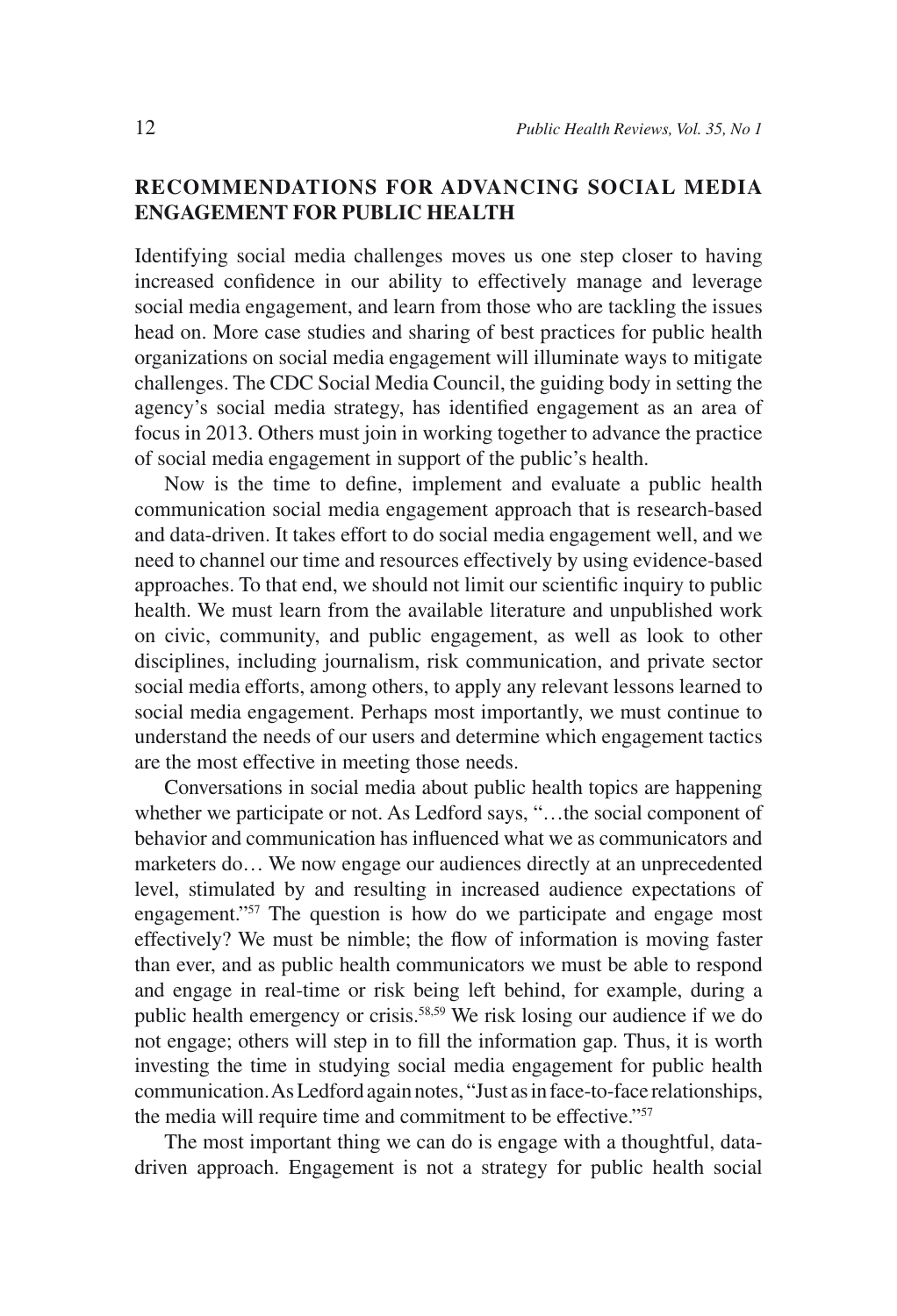media communication work. It's an organization's core value, philosophy, and culture. It's an acknowledgement and a commitment to our users—the people in "public" health—that they matter, that we care and are listening, and that their opinion matters. It benefits public health communication to maximize the social media functionality that allows us to interact with the people we serve. Social media engagement lends a human element to our communications. Engagement keeps us from being perceived as tone deaf or insensitive to the concerns and needs of our audiences—if we are engaged, truly engaged, we are constantly listening, responding, interacting, learning, and growing.

Without conversations, we run the risk of becoming, as US Senator for the state of New Jersey, Cory Booker noted of the US federal government's social media efforts in early 2013, "...an announcement system, like you used to listen to in class...that's not interaction, that's not collaboration."<sup>60</sup> The potential of social media engagement for advancing public health is great; as Teusch and Fielding<sup>8</sup> point out, "Public health needs a strong, effective voice to be successful in a world full of social media… The tools of public health are changing. Older models of health education are inadequate. Information is not sufficient to change behaviors." Social media provide opportunities to connect with the communities we serve that should not be squandered; an opportunity for public health communicators to, as Dorothy Nyswander encouraged, "start where the people are."19

As a field, public health communicators need to step further into social media engagement and embrace the social nature of social media. To advance the practice of social media engagement we propose the following action steps, focusing on strategy, capacity, and evaluation. First, public health communicators must determine how social media engagement principles can best support an organization's overall communication objectives. The organization's communication infrastructure must be evaluated to assess its capacity to implement social media engagement and establish procedures to facilitate the process. Communicators should identify the key metrics and measures that will show the value of social media engagement for their organization and drive ongoing improvements in engagement. And perhaps most importantly, as Ratzan<sup>48</sup> notes, "... leadership of multiple sources from different sectors…can establish credible entities that build upon an ethical, theoretical, scientific, and evidence-based foundation to advance accurate information and knowledge that leads to appropriate action and sustainable responses." In short, we must collectively work together to address how best to leverage social media, specifically the ability to engage with our audiences, to improve public health outcomes.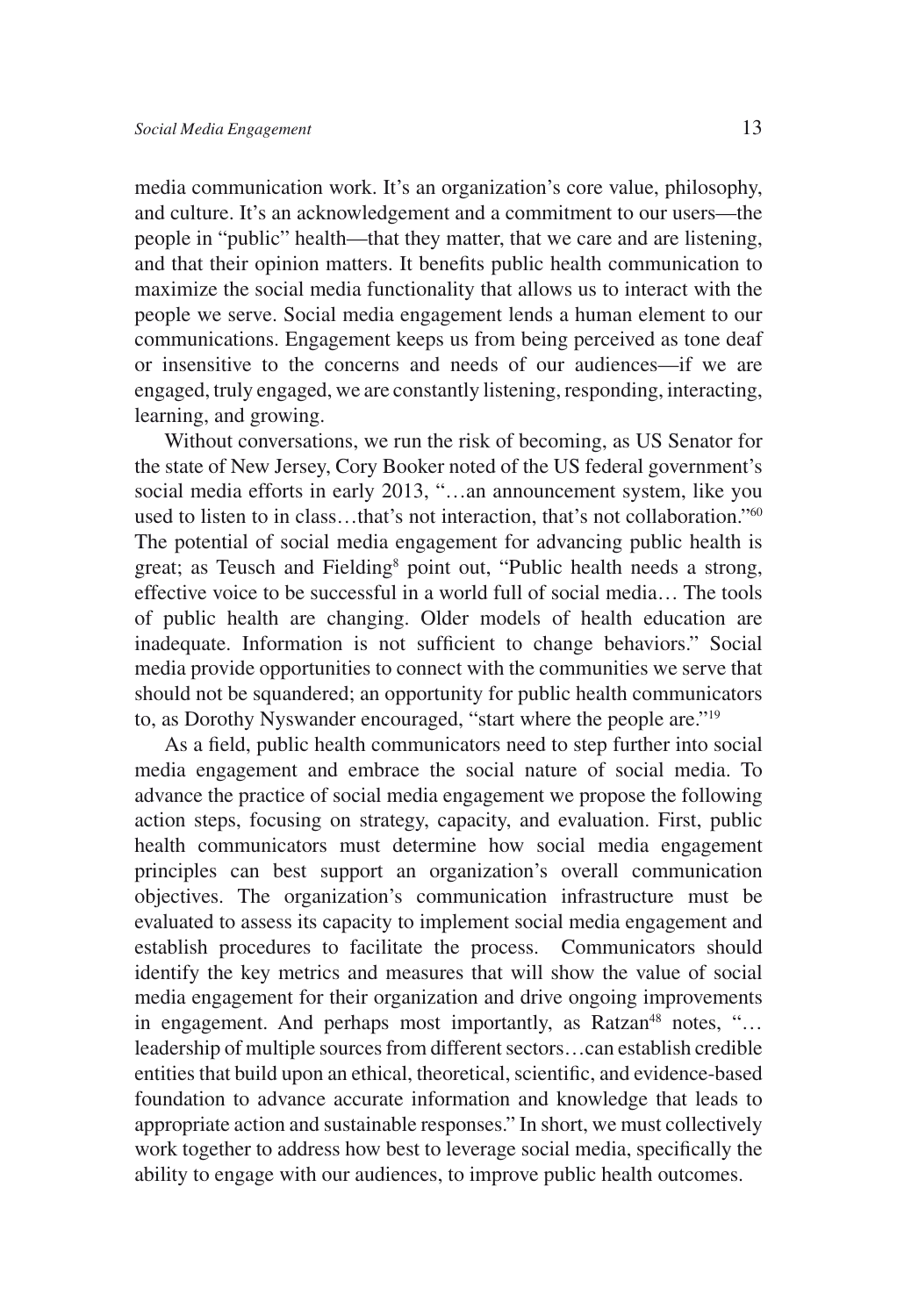**Acknowledgements:** Thank you to Jay Dempsey and Catherine Jamal from the Centers for Disease Control and Prevention and Valerie Daniel from Northrup Grumman for their thoughtful review and comments.

**Disclaimer:** The findings and conclusions in this report are those of the authors and do not necessarily represent the official position of the Centers for Disease Control and Prevention/the Agency for Toxic Substances and Disease Registry.

**Conflicts of Interest:** None declared.

#### **REFERENCES**

- 1. Duggan M, Brennar J. Pew Research Center's internet and American life project. The demographics of social media users – 2012. 14 February 2013. Available from URL: http://www.pewinternet.org/Reports/2013/Social-media-users.aspx (Accessed 18 April 2013).
- 2. Facebook. Newsroom. Available from URL: https://newsroom.fb.com/Key-Facts (Accessed 17 July 2013).
- 3. Korda H, Itani, Z. Harnessing social media for health promotion and behavior change. Health Promot Pract. 2013;14:15-23.
- 4. Chou WS, Prestin A, Lyons C, Wen K. Web 2.0 health promotion: reviewing the current evidence. Am J Public Health. 2013;103:e9-18.
- 5. Chou SW, Hunt YM, Beckjord, El B, Moser RP, Hesse BW. Social media use in the United States: implications for health communication. J Med Internet Res. 2009;11:e48.
- 6. Lefebvre RC, Bornkessel, AS. Digital social networks and health. Circulation. 2013;127:1829-36.
- 7. Martin-Moreno JM, Apfel F, Sanchez, JLS, Galea, G, Zsuzsanna J. The social nature of chronic noncommunicable diseases and how to tackle them though communication technology, training, and outreach. J Health Commun. 2011; 16:94-106.
- 8. Teutsch SM, Fielding JE. Rediscovering the core of public health. Annu Rev Public Health. 2013;34:287-99.
- 9. Neiger BL, Thackery R, Burton SH, Giraud-Carrier CG, Fagen, MC. Evaluating social media's capacity to develop engaged audiences in health promotion settings: Use of Twitter metrics as a case study. Health Promot Pract. 2013;14:157-62.
- 10. Thackeray R, Beiger BL, Smith AK,Van Wagenen SB. Adoption and use of social media among public health departments. BMC Public Health. 2012; 12:242.
- 11. Waters RD, Williams JM. Squawking, tweeting, cooing, and hooting: analyzing the communication patterns of government agencies on Twitter. J Public Affairs. 2011;11:353-63.
- 12. Park H, Rodgers S, Stemmie J. Health organizations' use of Facebook for health advertising and promotion. J Interactive Advertising. 2011;12:62-77.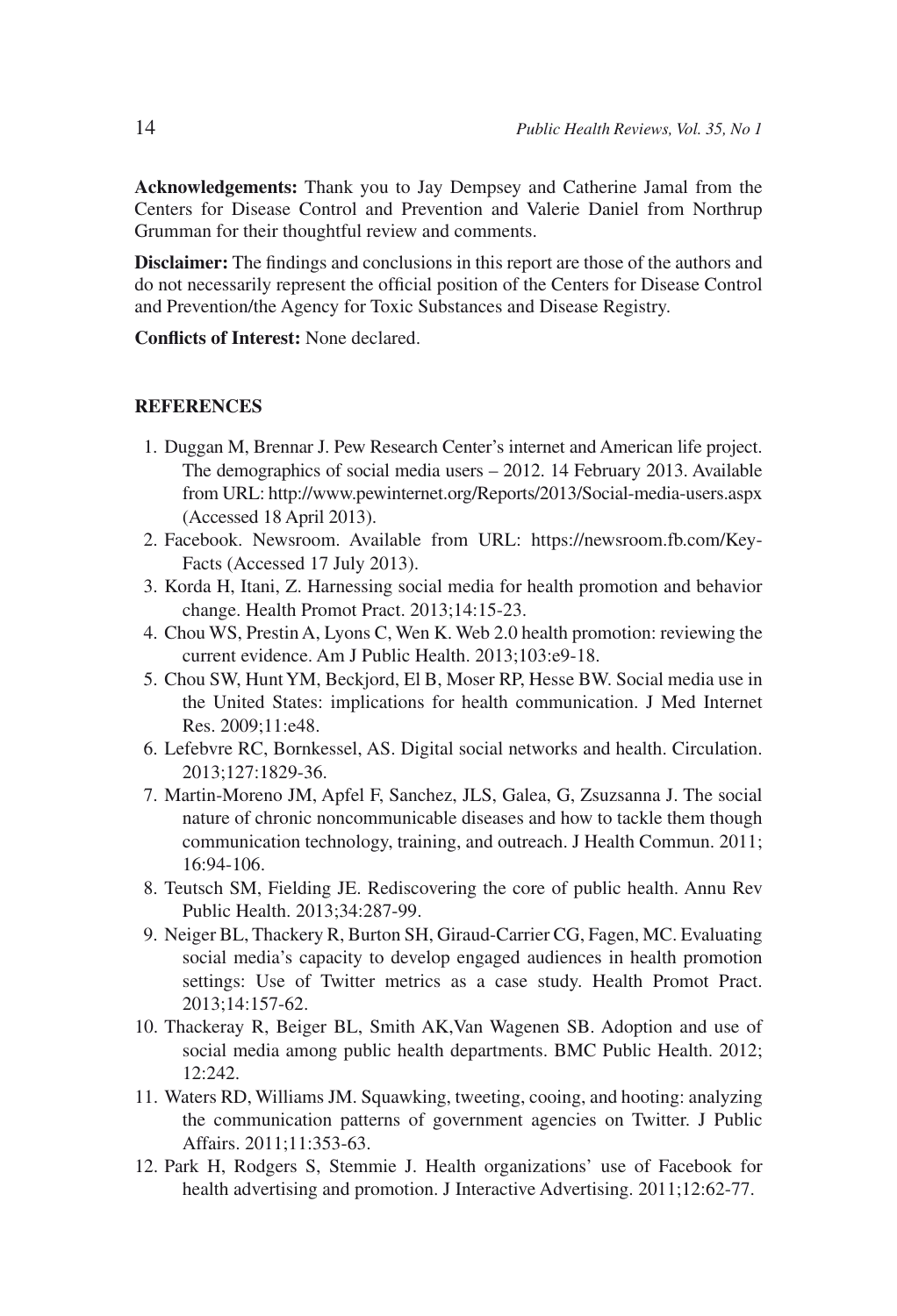- 13. Avery E, Lariscy R, Amador E, Ickowitz T, Primm C, Taylor A. Diffusion of social media among public relations practitioners in health departments across various community population sizes. J Public Relations Res. 2010;22: 336-58.
- 14. U.S. Centers for Disease Control and Prevention. Health Communicator's Social Media Toolkit. July 2011. Available from URL: http://www.cdc.gov/ socialmedia/tools/guidelines/pdf/socialmediatoolkit\_bm.pdf (Accessed 6 May 2013).
- 15. Abroms LC, Lefebvre RC. Obama's wired campaign: Lessons for public health communication. J Health Comm. 2009;14:415-23.
- 16. Mangold WG, Faulds DJ. Social meida: the new hybrid element of the promotion mix. Bus Horiz. 2009;52:357-65.
- 17. Fox S, Duggan M. Pew Research Center's internet and American life project. Health online 2013. 15 January 2013. Available from URL: http://pewinternet. org/Reports/2013/Health-online.aspx (Accessed 28 March 2013).
- 18. Weaver JB III, Mays D, Linder G, Eroglu D, Fridinger F, Bernhardt, JM. Profiling characteristics of internet medical information users. J Am Med Inform Assoc. 2009;16:714-22.
- 19. Nyswander D. Education for health: some principles and their application. Health Edu Monogr. 1956;14:65-70 .
- 20. Bernhardt JM. Health education and the digital divide: building bridges and filling chasms. Health Edu Res. 2000;15:527-31.
- 21. Wang CC. The future of health promotion: TalkinTM technology blues. Health Promot Pract. 2000;1:77-80.
- 22. Kemble SK, Westbrook A, Lynfield R, Board A, Koktavy N, et al. Foodborne outbreak of Group A Streptococcus Pharyngitis associated with a high school dance team banquet—Minnesota, 2012. Clin Infect Dis. 2013;57:344-8.
- 23. Brownstein JS, Clark C, Freifeld BS, Madoff LC. Digital disease detection harnessing the web for public health surveillance. N Engl J Med. 2009:360: 2153-7.
- 24. St. Louis C, Zorlu G. Can Twitter predict disease outbreaks? BMJ. 2012;344: e2353.
- 25. Clinical and Translational Science Awards Consortium, Community Engagement Key Function Committee Task Force on the Principles of Community Engagement. Principles of Community Engagement, Second Edition. 2011. Available from URL: http://www.atsdr.cdc.gov/communityengagement/pdf/ PCE\_Report\_508\_FINAL.pdf (Accessed 18 April 2013).
- 26. Minkler M, Wallerstein NB. Improving health through community organization and community building. In: Glanz K, Rimer BK, Lewis FM, (editors). Health Behavior and Health Education. Theory, Research, and Practice. 3rd Edition. San Francisco: Josey-Bass; 2002. pp. 279-311.
- 27. U.S. Centers for Disease Control and Prevention. Principles of community engagement. Second Edition. CDC/ATSDR Committee on Community Engagement. 1997, Atlanta, GA.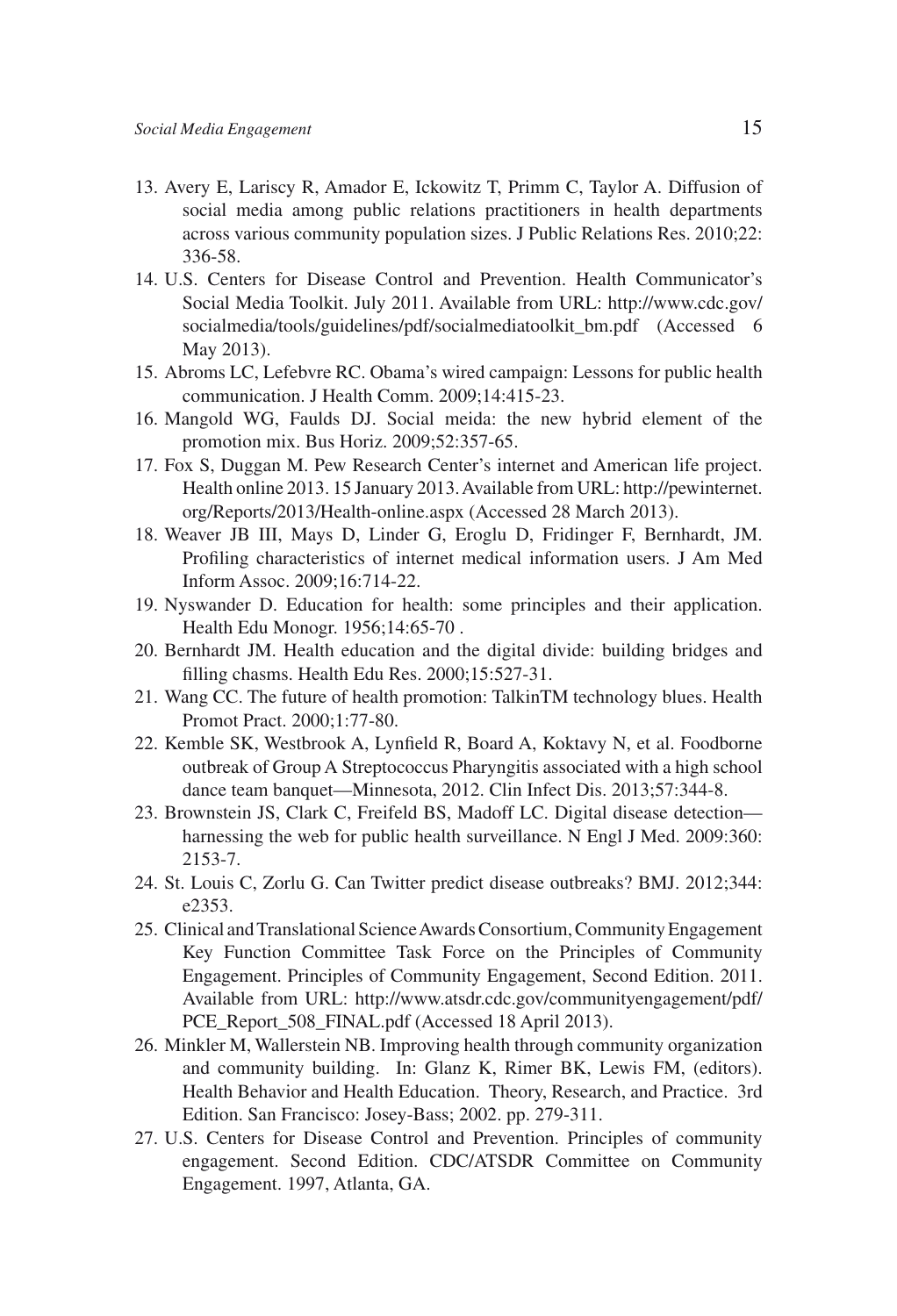- 28. Fox Z. World water day campaigns making a splash on the web. 22 March 2013. Available from URL: http://mashable.com/2013/03/22/world-water-daysocial-media/ (Accessed 18 April 2013).
- 29. Papworth L. 7 levels of social media engagement. 11 March 2011. Available from URL: www.socialmediatoday.com (Accessed 5 March 2013).
- 30. Tuvell Communications. The 5 levels of social media engagement. 16 August 2011. Available from URL: http://www.slideshare.net/tuvelcomms/the-5 levels-of-social-media-engagement (Accessed 28 April 2013).
- 31. Paul S. The 5 stages of social media engagement. 13 February 2012. Available from URL: http://whatworkswhere.com/index.php/2012/global/the-5-stagesof-social-media-engagement-part-1-of-5-traditional/ (Accessed 28 April 2013).
- 32. Dyer P. 50 top tools for social media monitoring, analytics, and management. 13 May 2013. Available from URL: http://socialmediatoday.com/node/145746 (Accessed 17 July 2013).
- 33. CIO Council. Privacy Best Practices for Social Media. July 2013. Available from URL: https://cio.gov/wp-content/uploads/downloads/2013/07/Privacy-Best-Practices-for-Social-Media.pdf (Accessed 24 October 2013).
- 34. Booth N, Matic JA. Mapping and leveraging influencers in social media to shape corporate brand perceptions. Corporate Communications. 2011;16:184-91.
- 35. Biran O, Rosental S, Andrea J, McKeown K, Rambow O. Detecting influencers in written online conversations. Proceedings of the 2012 Workshop on Language in Social Media (LSM 2012). pp. 37-45.
- 36. Daniel, V. Secrets to successful influencer engagement for dynamic Twitter chats. National Conference on Health Communication, Marketing, and Media. 20-22 August 2013. Oral presentation, abstract 33733.
- 37. Jones R. Using CDC Twitter chats to engage key influencers and extend reach. National Conference on Health Communication, Marketing, and Media. 7-9 August 2012. Oral presentation, abstract 31843.
- 38. Web, J. Five characteristics of an influencer. 19 October 2011. Available from URL: http://www.meeklabs.com/social-marketing/social-media/five-character istics-of-an-influencer/ (Accessed 8 May 2013).
- 39. Freberg K, Graham K, McGaughey K, Freberg L A Who are the social media influencers? A study of public perceptions of personality. Public Relat Rev. 2011;37:90-2.
- 40. U.S. General Services Administration. Challenge.gov. Available from URL: http://challenge.gov/ (Accessed 31 March 2013).
- 41. U.S. Department of Health and Human Services. AIDS.gov. Facing AIDS. Available from URL: http://facing.aids.gov/ (Accessed 18 April 2013).
- 42. National Aeronautics and Space Administration. Connect and collaborate with NASA. Available from URL: http://www.nasa.gov/connect/social/index.html (Accessed 16 March 2013).
- 43. American Red Cross. Red Cross University: digital disaster volunteer training. Available from URL: http://redcrosschat.org/disaster-digital-volunteer-training/ (Accessed 16 March 2013).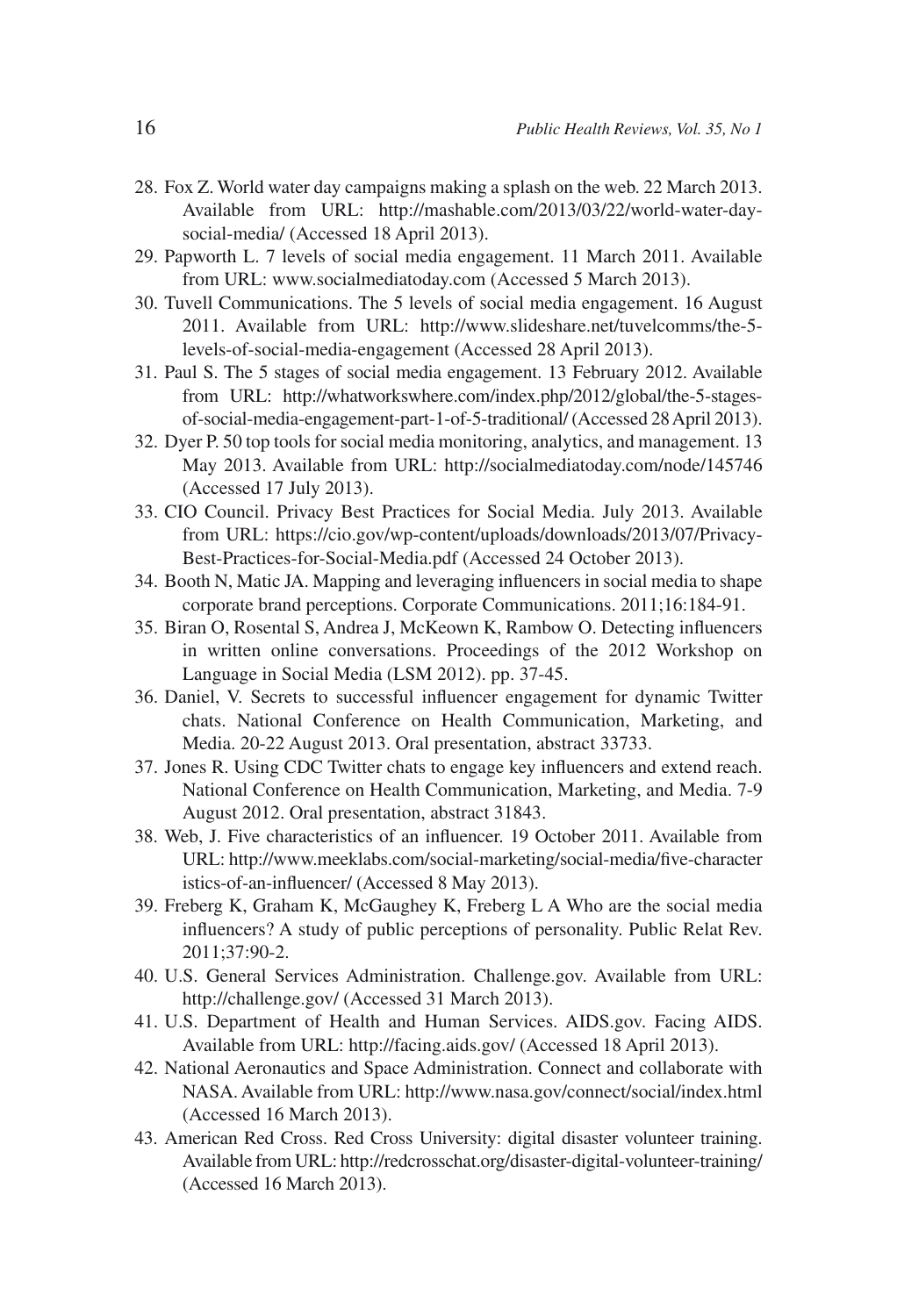- 44. Substance Abuse and Mental Health Services Administration. 20 March 2011. Available from URL: http://www.samhsa.gov/about/feedback.aspx (Accessed 15 March 2013).
- 45. Mays D, Weaver JB III, Bernhardt JM. New media in social marketing. In: Hastings G, Angus K, Bryant C, (editors). The Sage Handbook of Social Marketing. London: Sage; 2011. pp. 178-90.
- 45. Cameron AM, Massie AB, Alexander CE, Stewart B, Montgomery RA, Benavides NR, Fleming GD, Segev, DL. Social media and organ donation registration: the Facebook effect. Am J Transplant. 2013;13;2059-65.
- 46. Fox S. The social life of health information 2011. 12 May 2011. Available from URL: http://www.pewinternet.org/Reports/2011/Social-Life-of-Health-Info. aspx (Accessed 20 March 2013).
- 47. Moorhead SA, Hazlett DE, Harrison L, Carroll JK, Irwin A, Hoving C. A new dimension of health care: systematic review of the uses, benefits, and limitations of social media for health communication. J Med Internet Res. 2013;15:385.
- 48. Ratzan SC. Our new "social" communication age in health. J Health Comm. 2011;16:803-4.
- 49. Cheung CMK, Thadani DR. The impact of electronic word-of-mouth communication: a literature analysis and integrative model. Decision Support Systems. 2012;54:461-70.
- 50. Anderson A, Brossard D, Scheufele DA, Xenos MA, Lawig P. The "nasty effect:" online incivility and risk perceptions of emerging technologies. J Comput Mediat Commun. 2013; epub ahead of print.
- 51. U.S. Centers for Disease Control and Prevention. CDC social media tools, guidelines, & best practices. 17 April 2013. Available from URL: www.cdc. gov/socialmedia/Tools/guidelines (Accessed 16 July 2013).
- 52. U.S. General Services Administration. Digital strategy. Available from URL: http://www.howto.gov/digital-strategy (Accessed 16 July 2013).
- 53. Jürgens P. Communities of communication: making sense of the "social" in social media. J Technol Hum Serv. 2012;30:186-203.
- 54. Regenberg AC. Tweeting science and ethics: social media as a tool for constructive public engagement. Am J Bioeth. 2010;10:30-1.
- 55. U.S. General Services Administration. Social media metrics for Federal agencies. 19 April 2013. Available from URL: http://www.howto.gov/socialmedia/using-social-media-in-government/metrics-for-federal-agencies (Accessed 19 April 2013).
- 56. #SMMStandards. 2012. About #SMMStandards. Available from URL: www. smmstandards.com (Accessed 24 July 2013).
- 57. Ledford CJ. Changing channels: a theory-based guide to selecting traditional, new, and social media in strategic social marketing. Soc Mar Q. 2012;18:175- 86.